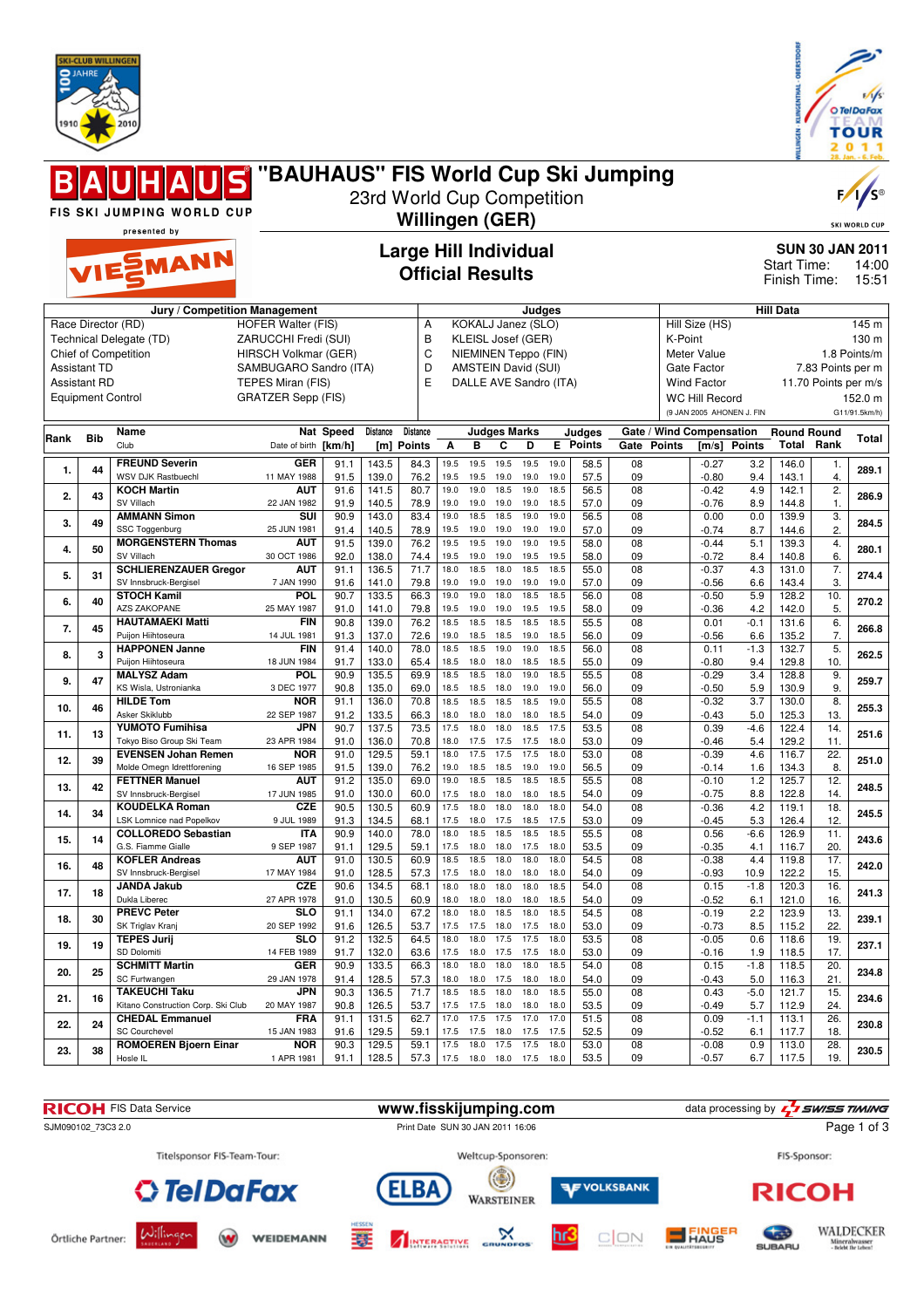



F/

ς

## **"BAUHAUS" FIS World Cup Ski Jumping**  $\blacksquare$ 23rd World Cup Competition

FIS SKI JUMPING WORLD CUP

## presented by EMANN

## **Large Hill Individual Official Results**

**Willingen (GER)**

SKI WORLD CUP **SUN 30 JAN 2011** Start Time: 14:00

15:51 Finish Time:

|      | <b>Bib</b>                    | Name                                                   |                           | Nat Speed    | Distance       | Distance      |              |              | <b>Judges Marks</b> |              |              | Judges        |                 | Gate / Wind Compensation |                    |                  | <b>Round Round</b> |                   | <b>Total</b> |
|------|-------------------------------|--------------------------------------------------------|---------------------------|--------------|----------------|---------------|--------------|--------------|---------------------|--------------|--------------|---------------|-----------------|--------------------------|--------------------|------------------|--------------------|-------------------|--------------|
| Rank |                               | Club                                                   | Date of birth [km/h]      |              | [ml]           | <b>Points</b> | Α            | в            | C                   | D            | E            | <b>Points</b> |                 | Gate Points              |                    | [m/s] Points     | Total              | Rank              |              |
|      |                               | <b>LOITZL Wolfgang</b>                                 | <b>AUT</b>                | 91.1         | 128.0          | 56.4          | 18.5         | 18.0         | 17.5                | 17.5         | 18.0         | 53.5          | $\overline{08}$ |                          | $-0.43$            | 5.0              | 114.9              | 23.               |              |
| 24.  | 41                            | <b>WSC Bad Mitterndorf</b>                             | 13 JAN 1980               | 91.3         | 129.0          | 58.2          | 17.5         | 18.0         | 18.0                | 17.5         | 18.0         | 53.5          | 09              |                          | $-0.23$            | 2.7              | 114.4              | 23.               | 229.3        |
| 25.  | 29                            | <b>KASAI Noriaki</b>                                   | JPN                       | 90.6         | 131.5          | 62.7          | 17.5         | 18.0         | 18.0                | 17.5         | 17.5         | 53.0          | 08              |                          | $-0.16$            | 1.9              | 117.6              | $\overline{21}$   | 228.6        |
|      |                               | Tsuchiya Home Ski Team                                 | 6 JUN 1972                | 91.3         | 127.0          | 54.6          | 17.5         | 17.5         | 17.5                | 17.5         | 17.5         | 52.5          | 09              |                          | $-0.33$            | 3.9              | 111.0              | 26.               |              |
| 26.  | 15                            | <b>DAMJAN Jernej</b>                                   | <b>SLO</b>                | 90.1         | 132.5          | 64.5          | 18.5         | 18.0         | 18.0                | 18.5         | 18.0         | 54.5          | $\overline{08}$ |                          | 0.55               | $-6.4$           | 112.6              | 29.               | 225.5        |
|      |                               | SSK Costella Ilirija                                   | 28 MAY 1983               | 90.5         | 124.5          | 50.1          | 17.5         | 17.5         | 17.5                | 18.0         | 17.5         | 52.5          | 09              |                          | $-0.88$            | 10.3             | 112.9              | 24.               |              |
| 27.  | 23                            | <b>BODMER Pascal</b>                                   | <b>GER</b>                | 90.7         | 131.0          | 61.8          | 17.5         | 17.5         | 18.0                | 17.5         | 18.0         | 53.0          | 08              |                          | 0.00               | 0.0              | 114.8              | 24.               | 222.2        |
|      |                               | SV Messstetten                                         | 4 JAN 1991                | 91.4         | 126.0          | 52.8          | 17.0         | 17.5         | 17.0                | 17.5         | 17.5         | 52.0          | 09              |                          | $-0.22$            | 2.6              | 107.4              | 27.               |              |
| 28.  | 26                            | <b>TOCHIMOTO Shohei</b><br>Snow Brand Ski Team         | JPN<br>21 DEC 1989        | 90.6<br>91.1 | 128.0<br>124.5 | 56.4<br>50.1  | 17.0<br>17.0 | 17.5<br>17.5 | 17.5<br>17.5        | 17.5<br>17.5 | 18.0<br>18.0 | 52.5<br>52.5  | 08<br>09        |                          | $-0.14$<br>$-0.41$ | 1.6<br>4.8       | 110.5<br>107.4     | 30.<br>27.        | 217.9        |
|      |                               | <b>HOCKE Stephan</b>                                   | <b>GER</b>                | 90.8         | 129.5          | 59.1          | 17.5         | 18.0         | 17.5                | 18.0         | 17.5         | 53.0          | 08              |                          | $-0.21$            | 2.5              | 114.6              | 25.               |              |
| 29.  | 27                            | WSV Schmiedefeld                                       | 20 OCT 1983               | 91.3         | 117.5          | 37.5          | 16.5         | 16.5         | 16.0                | 17.0         | 17.0         | 50.0          | 09              |                          | $-1.25$            | 14.6             | 102.1              | 29.               | 216.7        |
|      |                               | <b>SEDLAK Borek</b>                                    | <b>CZE</b>                | 90.7         | 132.5          | 64.5          | 18.0         | 18.0         | 17.5                | 17.5         | 18.0         | 53.5          | $\overline{08}$ |                          | 0.42               | $-4.9$           | 113.1              | $\overline{26}$ . |              |
| 30.  | 17                            | Dukla Liberec                                          | 15 JUN 1981               | 91.0         | 112.5          | 28.5          | 16.5         | 16.5         | 16.5                | 16.5         | 16.5         | 49.5          | 09              |                          | $-0.53$            | 6.2              | 84.2               | 30.               | 197.3        |
|      |                               |                                                        |                           |              |                |               |              |              |                     |              |              |               |                 |                          |                    |                  |                    |                   |              |
|      | not qualified for final round |                                                        |                           |              |                |               |              |              |                     |              |              |               |                 |                          |                    |                  |                    |                   |              |
| 31.  | 10                            | <b>ZYLA Piotr</b>                                      | <b>POL</b>                | 90.7         | 127.0          | 54.6          | 17.5         | 17.0         | 16.0                | 17.0         | 17.0         | 51.0          | 08              |                          | $-0.29$            | 3.4              | 109.0              | 31.               | 109.0        |
|      |                               | KS Wisla Ustronianka                                   | 16 JAN 1987               |              |                |               |              |              |                     |              |              |               |                 |                          |                    |                  |                    |                   |              |
| 32.  | 33                            | <b>NEUMAYER Michael</b>                                | <b>GER</b>                | 90.8         | 124.0          | 49.2          | 17.5         | 17.5         | 17.0                | 17.0         | 17.0         | 51.5          | 08              |                          | $-0.68$            | 8.0              | 108.7              | 32.               | 108.7        |
|      |                               | SK Berchtesgaden                                       | 15 JAN 1979               |              |                |               |              |              |                     |              |              |               |                 |                          |                    |                  |                    |                   |              |
| 33.  | 35                            | <b>UHRMANN Michael</b><br><b>WSV DJK Rastbuechl</b>    | <b>GER</b><br>16 SEP 1978 | 91.1         | 127.0          | 54.6          | 17.0         | 17.5         | 17.5                | 17.5         | 17.5         | 52.5          | 08              |                          | $-0.10$            | 1.2              | 108.3              | 33.               | 108.3        |
|      |                               | <b>ZIMA Rok</b>                                        | SLO                       | 90.3         | 129.0          | 58.2          | 17.0         | 17.5         | 17.5                | 17.0         | 17.5         | 52.0          | 08              |                          | 0.24               | $-2.8$           | 107.4              | 34.               |              |
| 34.  | 5                             | <b>NSK Trzic Trifix</b>                                | 7 AUG 1988                |              |                |               |              |              |                     |              |              |               |                 |                          |                    |                  |                    |                   | 107.4        |
|      |                               | <b>KOIVURANTA Anssi</b>                                | <b>FIN</b>                | 90.7         | 127.5          | 55.5          | 17.5         | 17.0         | 17.0                | 17.0         | 17.5         | 51.5          | 08              |                          | 0.03               | $-0.4$           | 106.6              | $\overline{35}$   |              |
| 35.  | 21                            | Kuusamon Erä-Veikot                                    | 3 JUL 1988                |              |                |               |              |              |                     |              |              |               |                 |                          |                    |                  |                    | 106.6             |              |
| 36.  | 4                             | <b>KEITURI Kalle</b>                                   | <b>FIN</b>                | 90.4         | 126.5          | 53.7          | 17.0         | 17.5         | 18.0                | 17.5         | 18.0         | 53.0          | 08              |                          | 0.16               | $-1.9$           | 104.8              | 36.               | 104.8        |
|      |                               | Lahden Hiihtoseura                                     | 25 APR 1984               |              |                |               |              |              |                     |              |              |               |                 |                          |                    |                  |                    |                   |              |
| 37.  | 11                            | <b>MORASSI Andrea</b>                                  | <b>ITA</b>                | 90.3         | 126.0          | 52.8          | 17.0         | 17.0         | 17.0                | 17.0         | 17.5         | 51.0          | 08              |                          | $-0.06$            | 0.7              | 104.5              | 37.               | 104.5        |
|      |                               | C.S. Forestale                                         | 30 AUG 1988               |              |                |               |              |              |                     |              |              |               |                 |                          |                    |                  |                    |                   |              |
| 38.  | 36                            | <b>ITO Daiki</b>                                       | <b>JPN</b>                | 90.9         | 121.0          | 43.8          | 16.5         | 16.5         | 16.5                | 16.5         | 17.0         | 49.5          | 08              |                          | $-0.84$            | 9.8              | 103.1              | 38.               | 103.1        |
|      |                               | Snow Brand Ski Team                                    | 27 DEC 1985               | 91.1         | 124.5          | 50.1          |              |              |                     |              |              | 52.5          | 08              |                          | $-0.03$            | 0.4              | 103.0              | 39.               |              |
| 39.  | 37                            | <b>BARDAL Anders</b><br>Steinkjer Skiklubb/Tronderhopp | <b>NOR</b><br>24 AUG 1982 |              |                |               | 17.5         | 17.5         | 17.5                | 17.5         | 17.5         |               |                 |                          |                    |                  |                    |                   | 103.0        |
|      |                               | <b>KORNILOV Denis</b>                                  | <b>RUS</b>                | 90.9         | 126.5          | 53.7          | 16.0         | 16.0         | 15.5                | 16.0         | 16.0         | 48.0          | 08              |                          | $-0.06$            | 0.7              | 102.4              | 40.               |              |
| 40.  | 20                            | Sdushor N. Novgorod Dinamo                             | 17 AUG 1986               |              |                |               |              |              |                     |              |              |               |                 |                          |                    |                  |                    |                   | 102.4        |
|      |                               | <b>MAYER Nicolas</b>                                   | <b>FRA</b>                | 90.8         | 127.0          | 54.6          | 17.5         | 17.5         | 17.0                | 17.5         | 17.5         | 52.5          | 08              |                          | 0.63               | $-7.4$           | 99.7               | 41.               |              |
| 41.  | 6                             | Courchevel                                             | 6 OCT 1990                |              |                |               |              |              |                     |              |              |               |                 |                          |                    |                  |                    |                   | 99.7         |
| 42.  | 28                            | <b>MATURA Jan</b>                                      | <b>CZE</b>                | 90.7         | 124.0          | 49.2          | 17.0         | 17.0         | 17.0                | 17.0         | 17.5         | 51.0          | 08              |                          | 0.08               | $-0.9$           | 99.3               | 42.               | 99.3         |
|      |                               | Dukla Liberec                                          | 29 JAN 1980               |              |                |               |              |              |                     |              |              |               |                 |                          |                    |                  |                    |                   |              |
| 43.  | $\mathbf{1}$                  | <b>CIKL Martin</b>                                     | <b>CZE</b>                | 90.7         | 124.5          | 50.1          | 16.5         | 17.5         | 16.5                | 17.0         | 17.0         | 50.5          | 08              |                          | 0.17               | $-2.0$           | 98.6               | 43.               | 98.6         |
|      |                               | Dukla Liberec                                          | 17 AUG 1987               |              |                |               |              |              |                     |              |              |               |                 |                          |                    |                  |                    |                   |              |
| 44.  | 32                            | <b>KARELIN Pavel</b>                                   | <b>RUS</b>                | 90.3         | 119.5          | 41.1          | 17.0         | 16.5         | 16.5                | 17.0         | 17.0         | 50.5          | 08              |                          | $-0.58$            | 6.8              | 98.4               | 44.               | 98.4         |
|      |                               | Nizhniy Novgorod                                       | 27 APR 1990               |              |                |               |              |              |                     |              | 16.0         |               |                 |                          |                    |                  |                    |                   |              |
| 45.  | 8                             | <b>PUNGERTAR Matjaz</b><br><b>SSK Menges</b>           | <b>SLO</b><br>14 AUG 1990 | 90.7         | 120.0          | 42.0          | 16.0         | 16.5         | 16.0                | 16.0         |              | 48.0          | 08              |                          | $-0.18$            | 2.1              | 92.1               | 45.               | 92.1         |
|      |                               | <b>BRESADOLA Davide</b>                                | <b>ITA</b>                | 89.8         | 119.5          | 41.1          | 16.0         | 16.5         | 16.0                | 16.5         | 16.5         | 49.0          | 08              |                          | 0.03               | $-0.4$           | 89.7               | 46.               |              |
| 46.  | $\overline{2}$                | C.S. Esercito                                          | 10 SEP 1988               |              |                |               |              |              |                     |              |              |               |                 |                          |                    |                  |                    |                   | 89.7         |
|      |                               | <b>VACULIK Ondrej</b>                                  | <b>CZE</b>                | 90.2         | 117.5          | 37.5          | 16.5         | 16.5         | 16.5                | 16.5         | 16.5         | 49.5          | 08              |                          | $-0.19$            | 2.2              | 89.2               | 47.               |              |
| 47.  | $\overline{7}$                | Dukla Liberec                                          | 12 MAY 1986               |              |                |               |              |              |                     |              |              |               |                 |                          |                    |                  |                    |                   | 89.2         |
| 48.  | 9                             | <b>VASSILIEV Dimitry</b>                               | <b>RUS</b>                | 91.1         | 116.5          | 35.7          | 17.0         | 16.5         | 17.0                | 16.5         | 16.5         | 50.0          | 08              |                          | $-0.27$            | $\overline{3.2}$ | 88.9               | 48.               | 88.9         |
|      |                               | CSK/Lokomotiva UFA                                     | 26 DEC 1979               |              |                |               |              |              |                     |              |              |               |                 |                          |                    |                  |                    |                   |              |
| 49.  | 22                            | <b>INGVALDSEN Ole Marius</b>                           | <b>NOR</b>                | 90.6         | 120.0          | 42.0          | 16.0         | 15.5         | 15.0                | 16.5         | 16.0         | 47.5          | 08              |                          | 0.10               | $-1.2$           | 88.3               | 49.               | 88.3         |
|      |                               | Steinkjer Skiklubb/Tronderhopp                         | 2 OCT 1985                |              |                |               |              |              |                     |              |              |               |                 |                          |                    |                  |                    |                   |              |